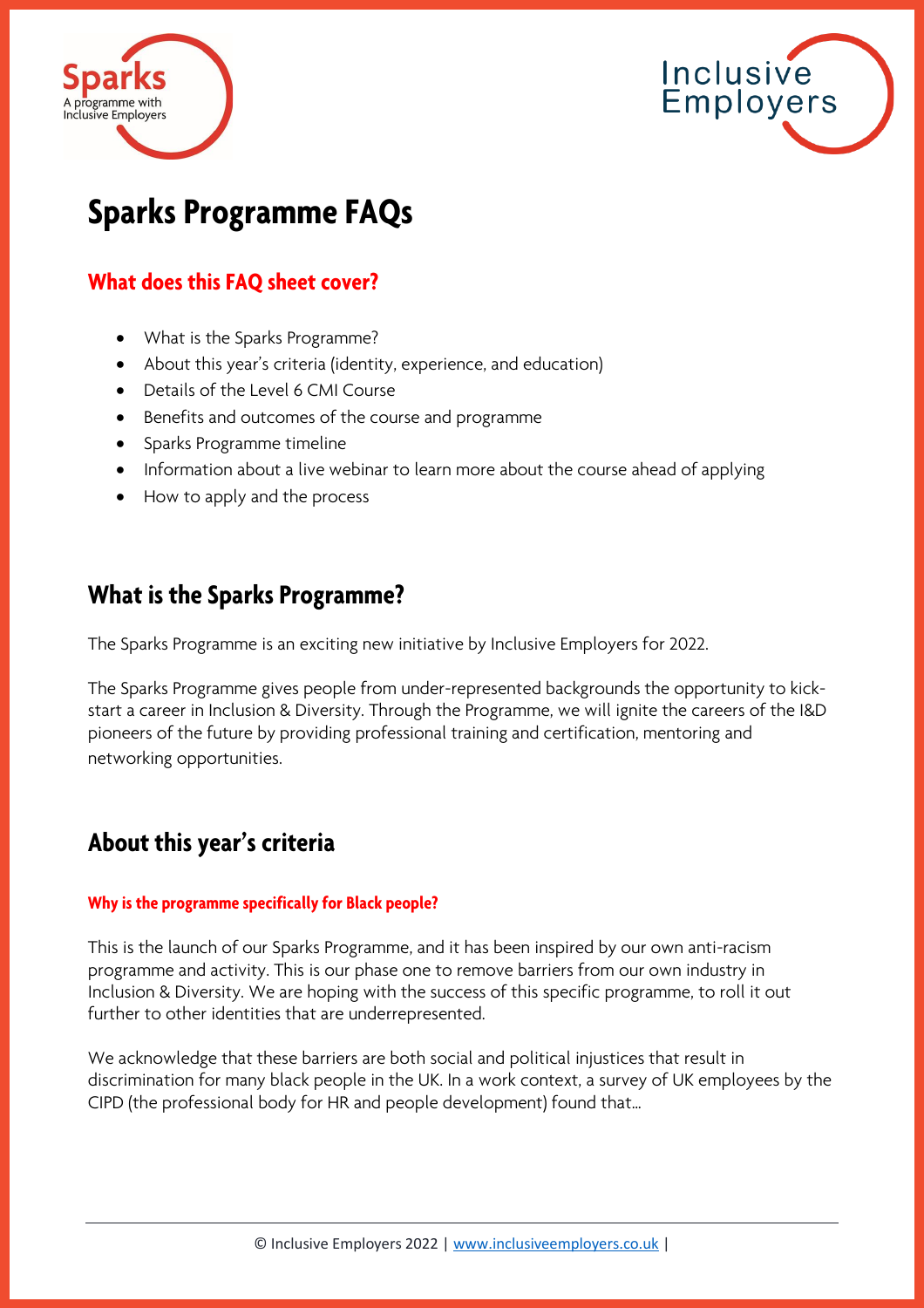#### **Inclusive Employers – Sparks FAQs**

- one in three Black employees say that discrimination has played a part in a lack of career progression to date - almost three times as many as white British employees
- one in eight of the working-age population is from a Black background, yet they occupy only one in sixteen of top management positions

We know the Sparks Programme won't eradicate prejudice completely in the workplace, but we're hoping to use our platform to make space for a group of people to support their career and/or community.

#### **Why is the maximum education level A-level/BTEC?**

We acknowledge that different educational levels come with privileges and opportunities to varying extents. Studies show that 89.9% of university graduates go into employment or further study. But we know there are many barriers and reasons why people would not attend University and instead stop their education at college (A level/BTEC) or secondary school (GCSE's/ O levels).

The impact of not receiving this opportunity is that the employment drops to 83% for those with 2 or more A levels and 76% in employment for those with 5 or more GCSEs. And no matter the qualification level, white 16 to 64-year-olds are more likely to be employed than those from almost all other ethnic groups.

[Information on educational qualifications and equivalents](https://www.gov.uk/what-different-qualification-levels-mean/list-of-qualification-levels)

#### **Is there an age limit to apply?**

Anyone of any age can apply.

#### **UK applicants only**

To get the most from the course, we will only accept applications for delegates who are based in the UK. This is due to the content of the course being UK based but also due to the timings of the sessions.

#### **I already work in Inclusion and Diversity – can I still apply?**

Yes, the Level 6 programme will support your existing knowledge and upskill your ability to influence organisational changes and set strategies. Or, depending on your experience, you may be ready to begin a role as a Consultant in Inclusion & Diversity. You can view our current vacancies [here](https://www.inclusiveemployers.co.uk/about/join-our-team/) and download our job packs to find out more about roles at Inclusive Employers.

#### **What if I don't match the criteria?**

If you don't match the criteria for this year's intake, please check back as we will be reviewing this for our 2023 intake. Alternatively, if you are looking for a role in Inclusion & Diversity you can view our current vacancies [here.](https://www.inclusiveemployers.co.uk/about/join-our-team/)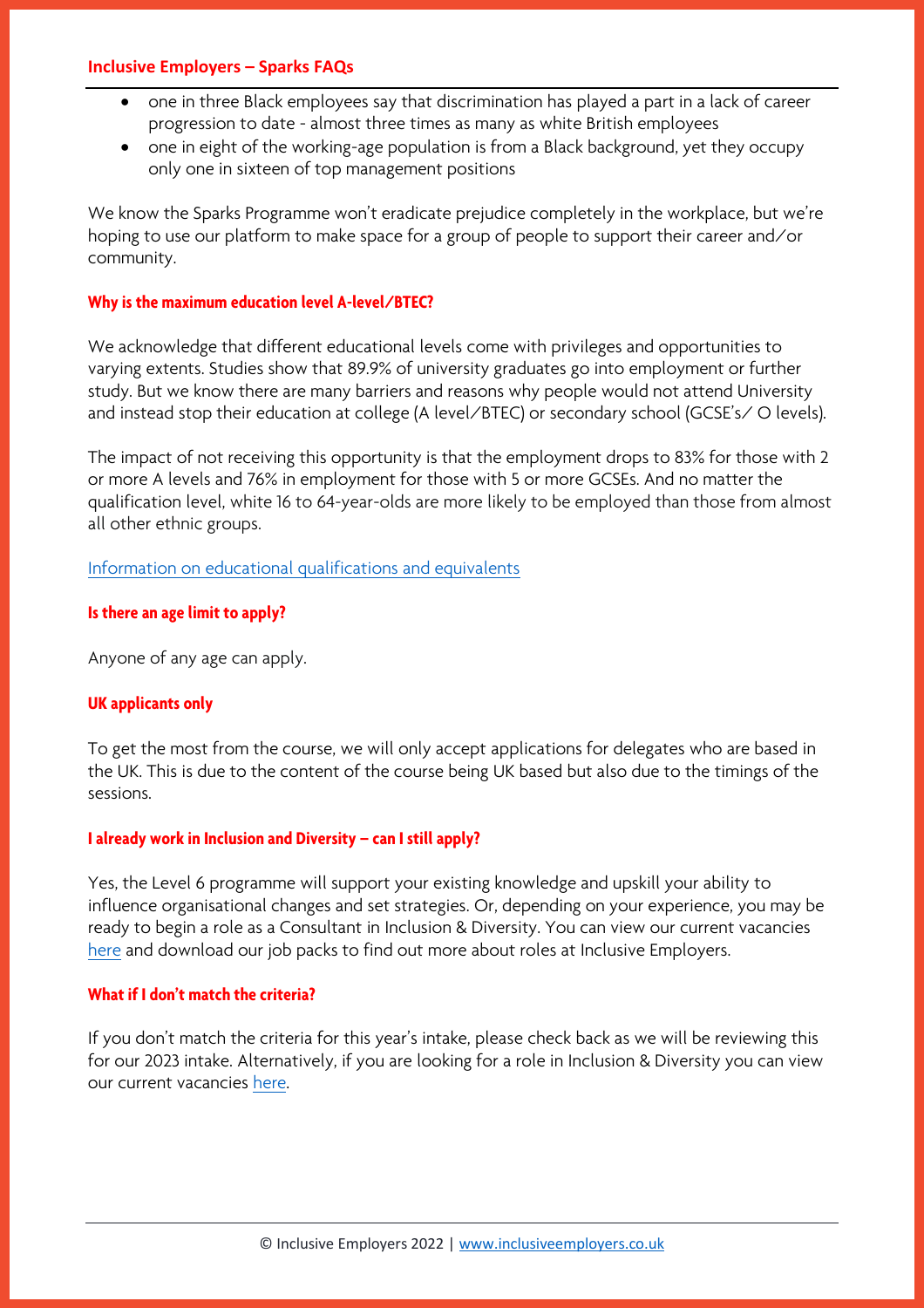# **Details of the Level 6 CMI Course**

#### **What is the Level 6 CMI?**

Inclusive Employers works with the Chartered Management Institute (CMI) to provide our own set of Inclusion and Diversity Qualifications.

Our Level 6 Inclusion Qualification is a vocational qualification. This course lasts six days and is split into three units.

- Module 1 focuses on **Leading Equality, Diversity & Inclusion**
- Module 2 is **Organisational Culture**
- Module 3 looks at **Coaching Skills for Leaders**

You can find more details about the course on our [website.](https://www.inclusiveemployers.co.uk/learning-and-development/inclusion-and-diversity-topics/leadership-and-development/inclusion-and-diversity-qualifications/)

#### **How long will it take?**

The course lasts six days, in three sets of two consecutive days, over a period of 4-6 months**.** As a CMI accredited course, there is a total time commitment of 58 hours over a 12-month period.

#### **If I'm successful when does the course start?**

A new cohort starts the Level 6 programme monthly, but we would like all successful applicants to start the course in 2022. We will work with you to find the most suitable cohort and dates for you.

You will be expected to undertake your own research on top of this time and complete a number of tasks and essays. The qualification will be passed via three written assessments.

#### **What experience do I need?**

You need work experience to qualify for the Programme but you do not need to be in an Inclusion & Diversity related role because the CMI enables us to use "scenario" based questions for the assignments e.g. "what would you do in this situation….?"

Most importantly, you will need a passion for Diversity & Inclusion with the appetite to research and contribute to making a difference in an ever-changing industry.

#### **Will it be in person or online?**

The course will take place online via Zoom with the other students in the call also. There will also be some additional attendance to Inclusive Employers webinars via Zoom that last 60 minutes.

These are webinars that our members attend weekly with a different topic and presenter each time. It's a space to learn something new and engage with content to develop your understanding and engagement.

#### **Who will be supporting you through this Programme?**

• The Level 6 CMI qualification will be delivered by Steven Copsey. In this [blog](https://www.inclusiveemployers.co.uk/inclusion-qualification-journey/) he shares how he did level 6 as a student and how he now has become a teacher.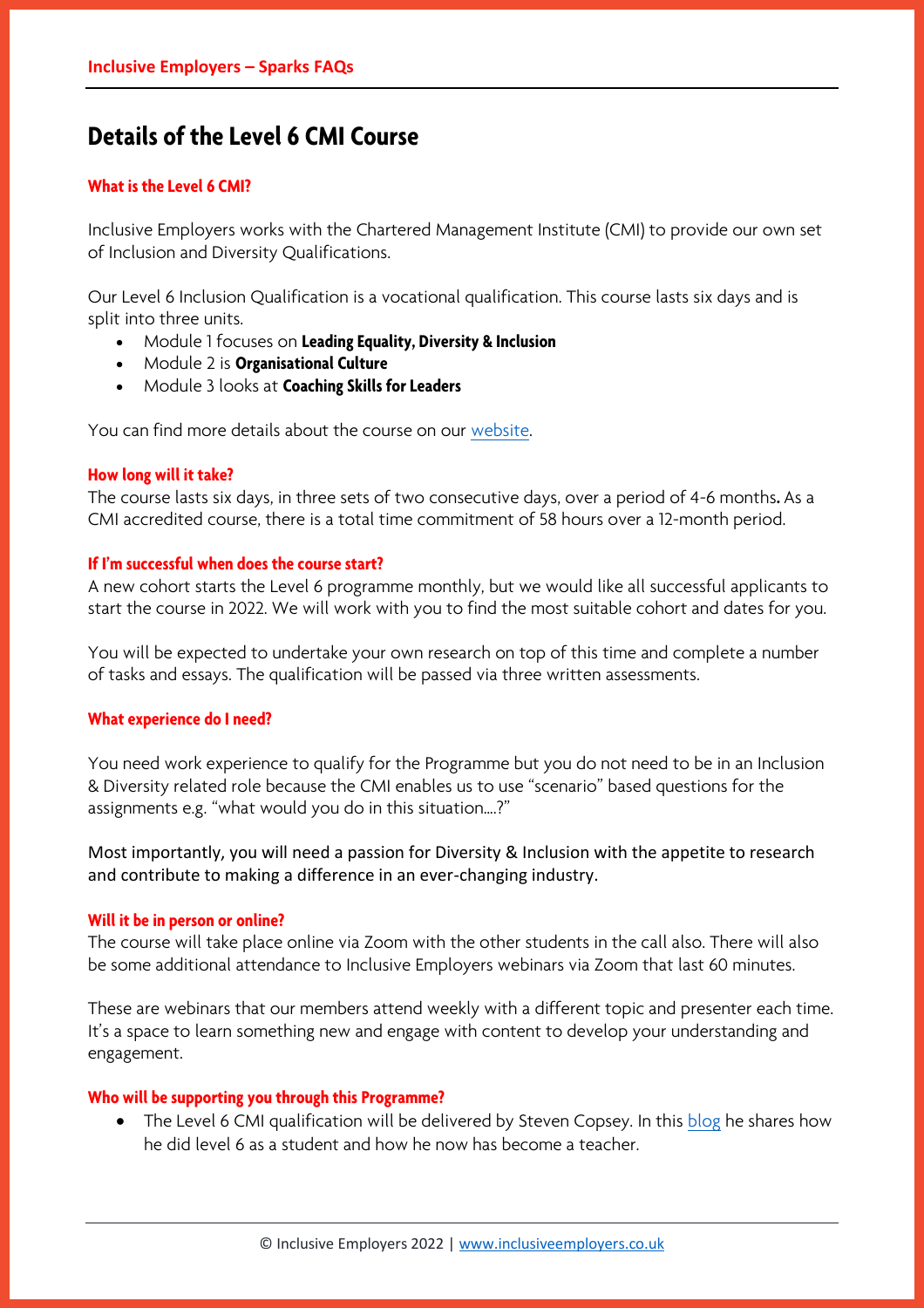- We'll pair you with a [member of the Inclusive Employers](https://www.inclusiveemployers.co.uk/about/meet-the-team/) team who will be your mentor.
- There will be approximately 10 students per course all from different backgrounds including experiences, jobs, roles, and sectors. You will be able to also learn from one another during the course.

### **Benefits and outcomes of the course and programme**

#### **Will I get a job at the end of it?**

A job isn't a guaranteed outcome because of the course, but it should support your future applications both in interviews and applications.

#### **Do I need to be working in a professional role already?**

It doesn't matter what your current role is whether paid or voluntary. But we would recommend that those applying wish to aim for a career in Inclusion & Diversity.

#### **Does it matter that I am in full time employment?**

It doesn't matter if you're in employment full-time, part-time or volunteering. As long as you're able to attend the necessary amount of time needed to complete the course. Time dedication is six days in three sets of two consecutive days, over a period of 4-6 months**.** As a CMI accredited course, there is a total time commitment of 58 hours over a 12-month period.

#### **I'm worried about a return to learning after so many years out of the classroom**

So many of our Level 6 Students have expressed this concern but don't worry! It is a vocational course; the focus is the workplace and there is a lot of support in place to help students succeed. You will learn from your tutors; your course mates and they will learn from you…it's a very collaborative and safe environment which means learning is so much easier.

#### **Would I get any support with the assignments?**

Yes, we provide guidance on what is expected in each assignment, you can send in a draft and then have a chat with one of the team about any changes that you could think about. It obviously must be your own work but you will have ongoing access to the recordings so you can always go back and rewatch sessions, attend Inclusive Employers webinars and dip into a big CMI learning portal.

#### **Can I apply for any money to support me?**

No, there is no financial transaction involved in the programme - Inclusive Employers pay for the training and associated costs. You need to provide the commitment, time and have access to a laptop and the internet.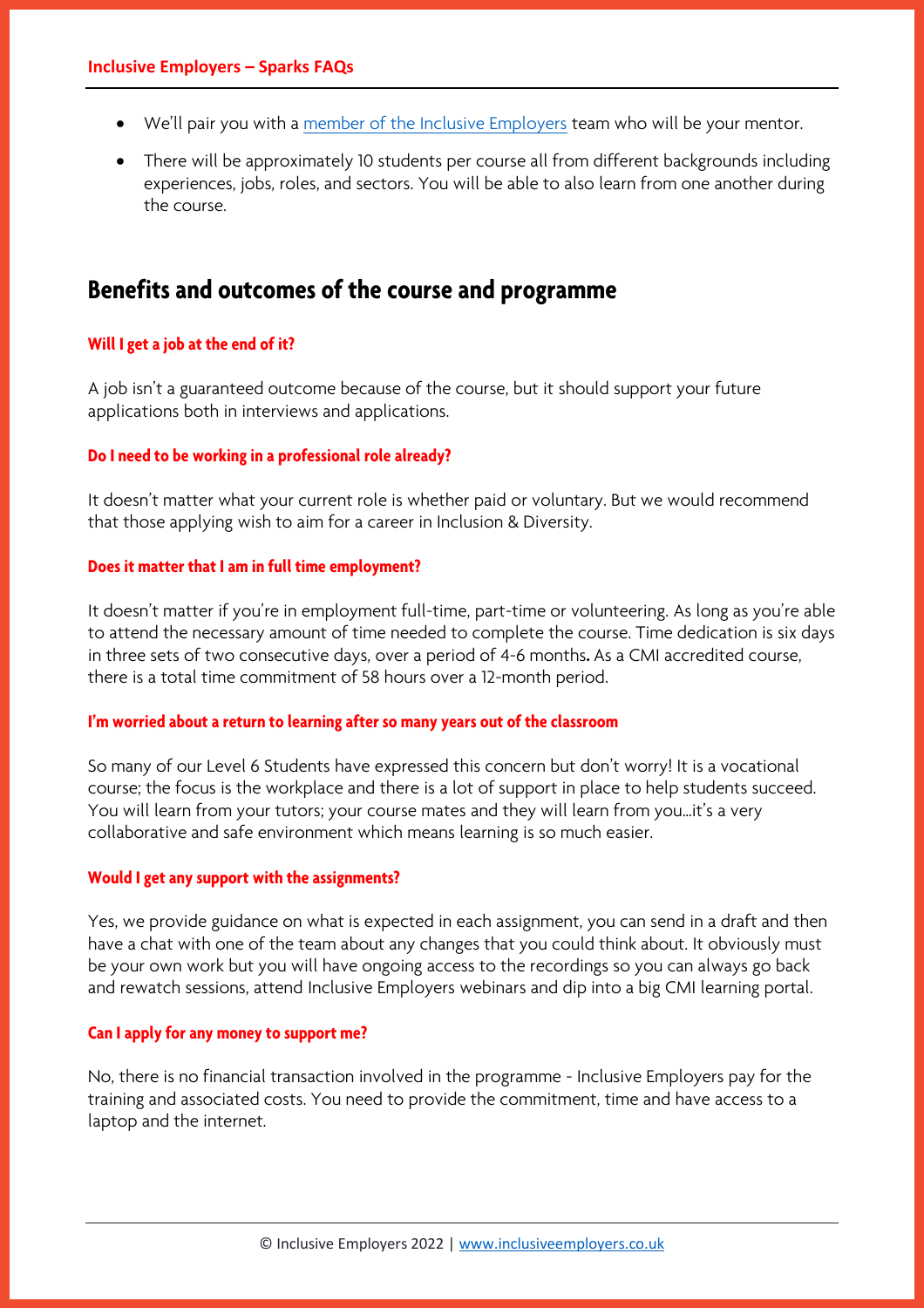#### **I will need some adjustments due to my disability, can you support me**

We can absolutely have a conversation before or after applying about what support you may need in order to get the most from the course.

Via zoom/teams we can use live subtitles.

#### **English is not my first language – is that a problem?**

Not a problem at all as long as your English is strong enough to be able to understand the lessons and complete the assignments.

#### **I** only have work experience in a volunteering capacity – is that a problem?

We would encourage you to think about work experience in the broadest context and we are completely open to receiving applications from people who have volunteers rather than been employed.

#### **Will I have to sign any forms**

Yes – you will have to sign a declaration that any assignment is your own work and a separate form that gives us permission to publish any blogs that you might write during the course of the programme.

#### **If the dates of the course don't fit with my other commitments, can I attend a mix of units?**

All the course delivery is during the day and for full days. We expect students to join one cohort and stay with that group throughout their 6 days "in the classroom".

#### **Will I be able to attend during school hours?**

The first session of a teaching day starts at 9.30am and the last session ends at about 4pm so you may need to make alternative arrangements at the end of the day.

### **Sparks Programme timeline**

- **Application form opens – 27th January 2022**
- **Live Zoom Webinar – 10th February 2022, 9:30am start**  (You can register [here\)](https://www.inclusiveemployers.co.uk/event/sparks-programme-qa/)
- **Application deadline - 4th March at 5pm**
- **Shortlist of applications – 10th March** All applicants will receive an update on their progress
- **Interviews with shortlisted applicants between 21st – 25th March**
- **Decision from interviews made by early April**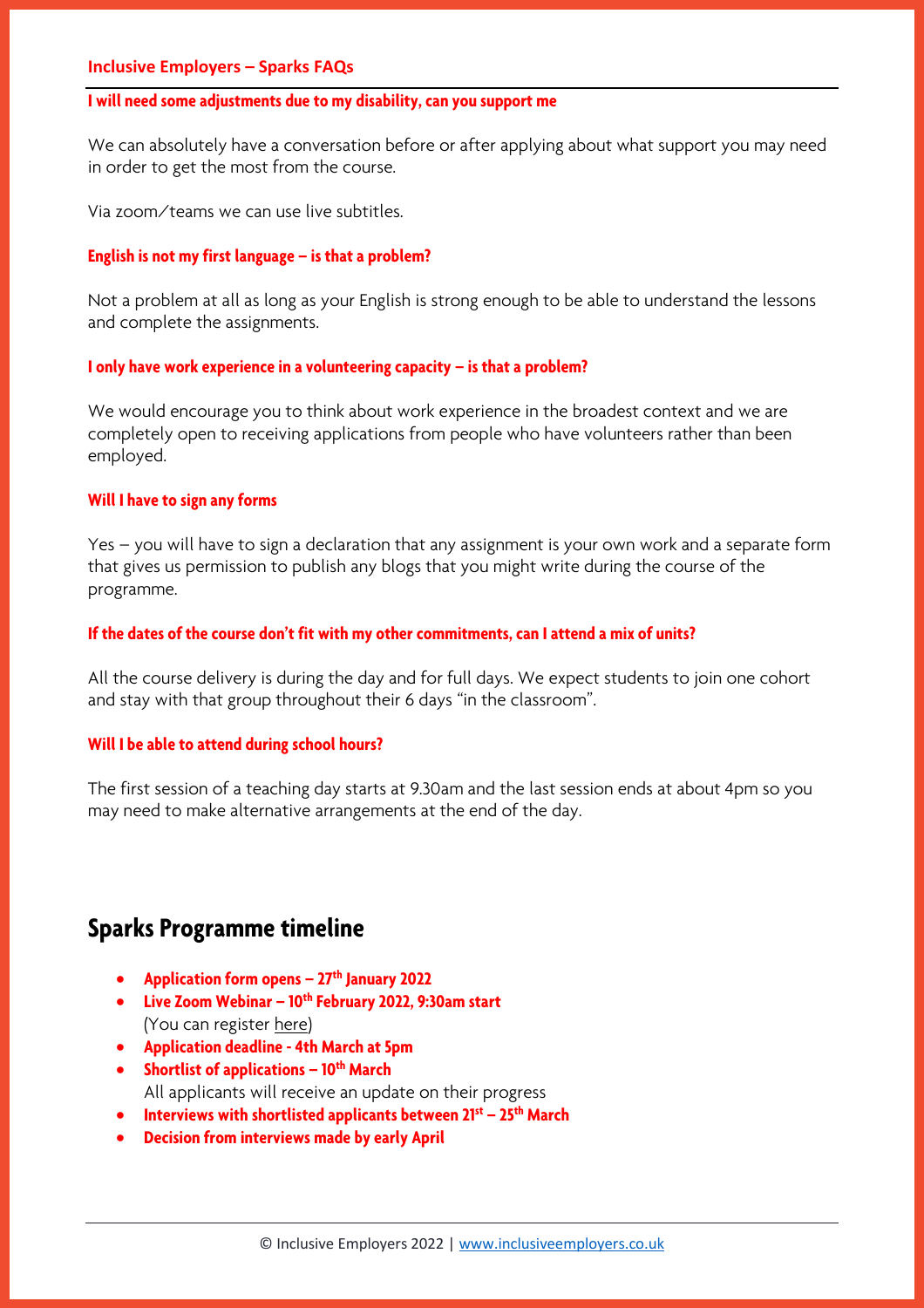### **Live webinar about the programme ahead of applying**

We will be hosting a zoom webinar for 60 minutes where you will hear from the facilitator of the Level 6 programme and an Inclusive Employers colleague who took part in the Level 6 course and who is a Sparks Programme mentor. There will also be time to ask questions.

Please register for the webinar [here.](https://www.inclusiveemployers.co.uk/event/sparks-programme-qa/)

You will not need a Zoom login to watch this, simple click the link and join.

## **How to apply and the process**

#### **What's the application process?**

Please apply via our [application form.](https://www.smartsurvey.co.uk/s/SparksProgrammeApplicationForm/)

There are three steps to get involved with the programme:

#### **Step 1:**

#### **Complete our [application form](https://www.smartsurvey.co.uk/s/SparksProgrammeApplicationForm/) which includes an overview of your work history, plus the following four questions:**

- 1. Tell us why the Sparks Programme interests you. (250 words)
- 2. What are your career aspirations? (250 words)
- 3. What impact has the Black Lives Matter movement had on workplace improvement? (500 words)
- 4. Please explain how you will approach the Sparks Programme and make it work for you. (100 words)

Our advice would be to write your answer to the above question in a word document and then copy/paste this into the smart Survey when you're ready to submit it. You can submit and save your answers in the survey as you go if you prefer this.

#### **Step 2:**

#### **Colleagues at Inclusive Employers will shortlist the applications.**

In order to make our processes as bias free as possible, we will be 'blind-shortlisting'. This means that the shortlisting panel will only have access to and make their decision on who to shortlist based on the information you provide in Sections 3 and 4.